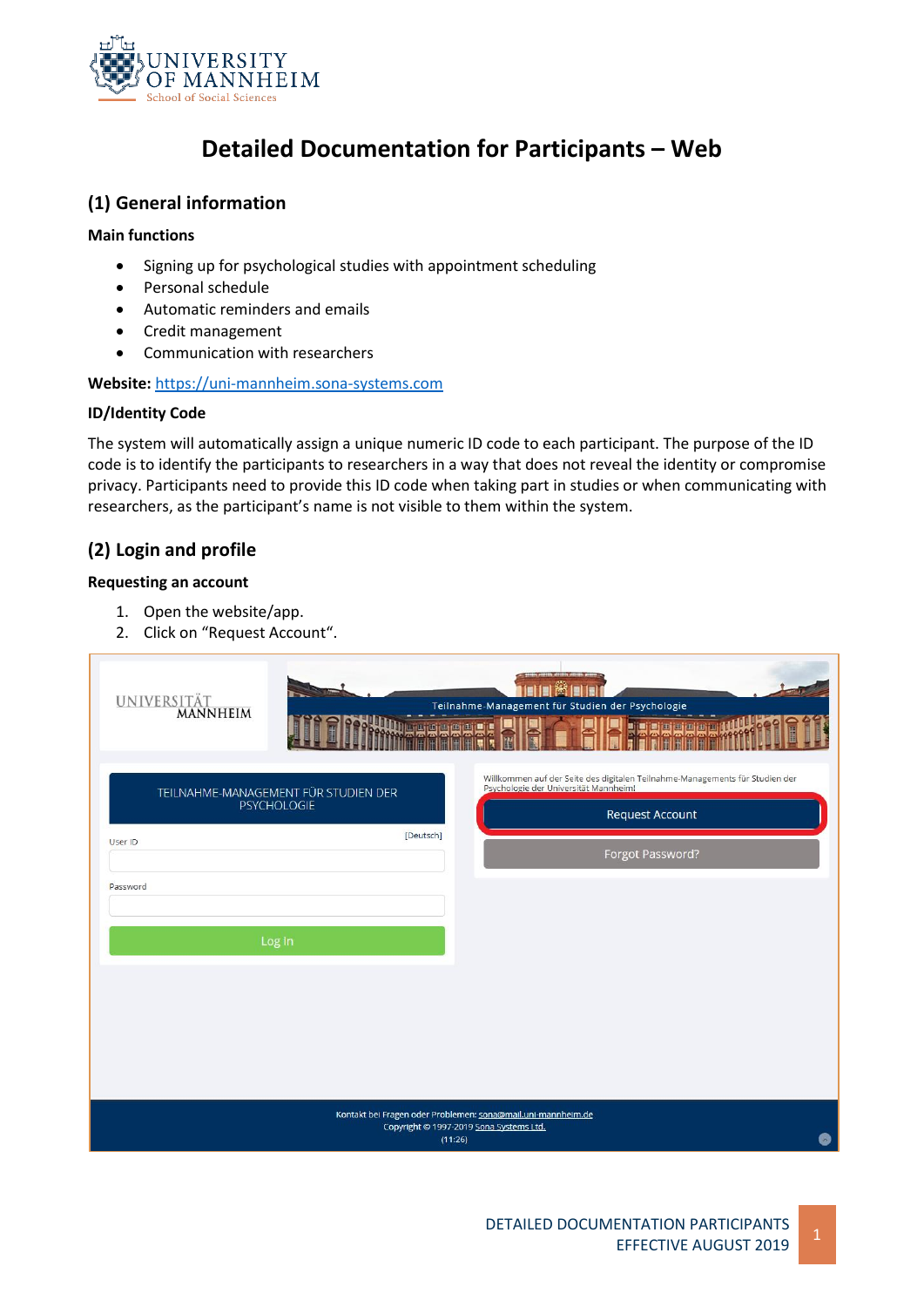

- 3. Enter your account information.
	- o Select your course so that the participation credits ("Vpn-Stunden") can be assigned correctly.



4. Your login information is sent via email (sender[: uni-mannheim-admin@sonasystems.net\)](mailto:uni-mannheim-admin@sonasystems.net). You might have to check your spam folder and allow emails from this sender for future correspondence.

#### **Logging in/out**

- Enter your user name and password, click on "Log In".
- You will be logged out of session automatically after 20 minutes of inactivity.
- Log out manually via menu item "Log Out".

#### **Password**

- Can be changed via menu item "My Profile".
- In case you lost your password:
	- 1. Open the website/app, click on "Forgot Password?" (below "Request Account").
	- 2. Enter your user name and email address.
	- 3. The link for resetting the old password is sent via email. After opening the link your new password will be emailed to you.

#### **Profile**

- Can be viewed and edited via menu item "My Profile".
- → There you can view your *Identity Code* (necessary for taking part in studies).
- $\rightarrow$  There you may edit your personal information, such as the password, course\*, email address (confirm by clicking "Update" at the bottom), and delete your account\*. \*only possible on website
	- $\circ$  It is important to choose the right course so that earned credits can be granted. In order to delete a chosen course, please contact the administrator (see '(5) Any questions?').
	- o After clicking on "Request Account Deletion" your account will be deactivated immediately. You will no longer be able to log in and no more email notifications will be sent. The final cancellation will be executed by the administrator to prevent losing credits that are already assigned in the case of an accidental deletion of your account.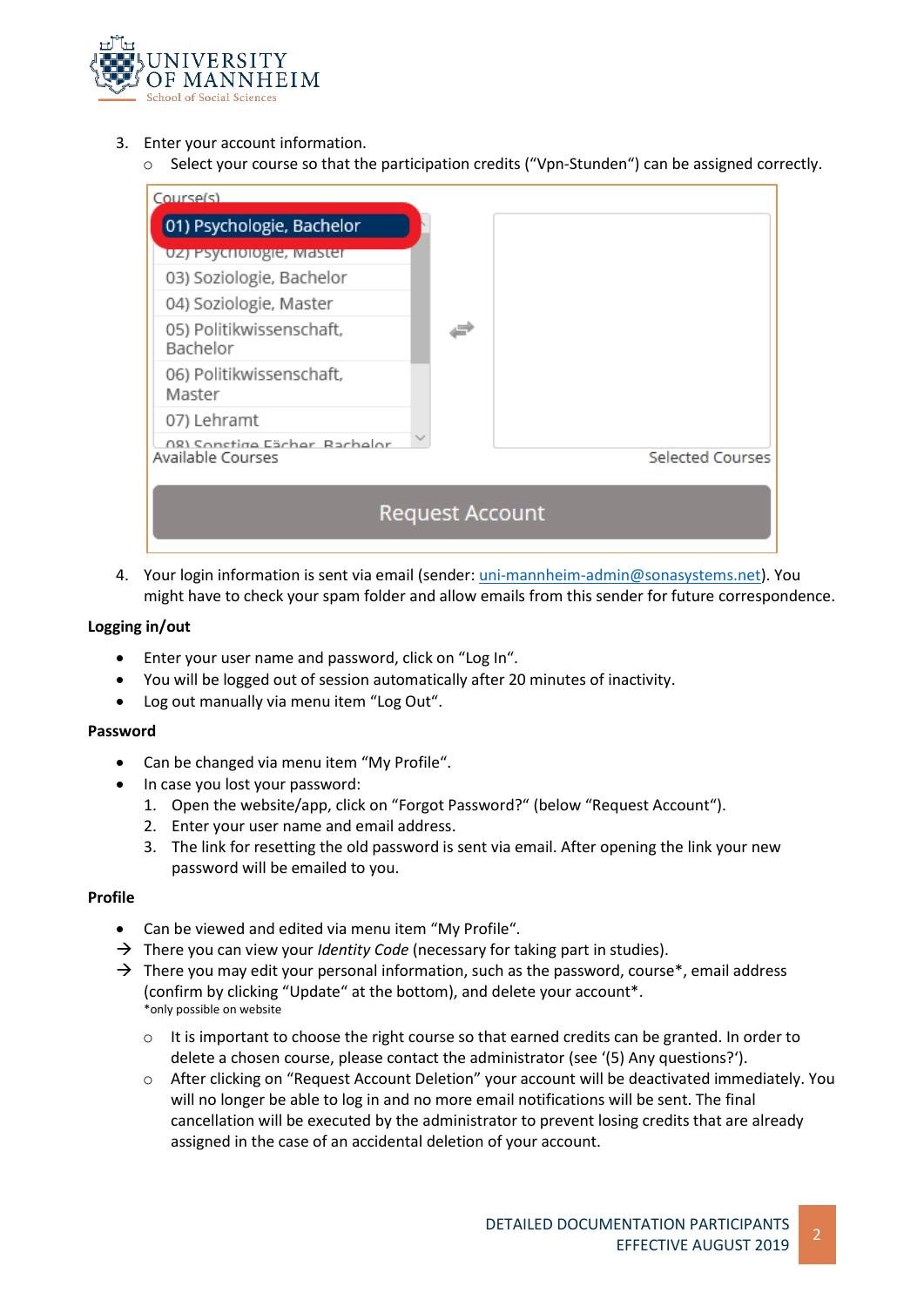

| ⋒<br><b>Studies</b>  | My Schedule/Credits<br>FAQ                                                                                                                        | <b>My Profile</b><br>Logout <sup>®</sup>                                       |
|----------------------|---------------------------------------------------------------------------------------------------------------------------------------------------|--------------------------------------------------------------------------------|
|                      |                                                                                                                                                   | Your full name (Participant)                                                   |
| My Profile           |                                                                                                                                                   | VPStunden                                                                      |
|                      | You may use this page to change your password and<br>update other information about yourself. All fields are<br>required unless marked otherwise. | VPStunden Required: 30<br>VPStunden Earned: 30.75                              |
|                      |                                                                                                                                                   | 01) Psychologie, Bachelor                                                      |
| Name                 | Your full name                                                                                                                                    | Course(s)                                                                      |
| <b>Identity Code</b> | Your numeric ID<br>(Researchers will see only this code, and never your<br>name)                                                                  | <b>B</b> Change Courses<br><b>X</b> Request Account Deletion<br>Delete Account |
| User ID              | Your user name                                                                                                                                    |                                                                                |

# **(3) Participating in studies**

#### **Available studies**

- For an overview of all active studies click "Studies" or "View available studies" on the homepage. All available studies will be displayed with a short description including the compensation.
- If you would like to take part in a study on a certain date, you can choose to view studies only available on the particular date by choosing the day and clicking "GO" (top right corner of the page).
- If you click on the name of the study, detailed information will be displayed, such as the type of study, duration, location, researcher and their mail address.

#### **Types of studies**

The system differentiates three types of studies, each of which can be rewarded either with credits (Vpn-Stunden), payment (vouchers are also possible) or the possibility of choosing between these two.

- (a) Standard study: regular lab study
- (b) Two-part standard study: lab study consisting of two parts (e.g. memory experiment)
- (c) Online study: Online study on an external website

For your information: If you are not enrolled in a course for which collecting credits is required, only payment studies will be visible to you.

#### **Signing up for studies**

**(a)** In the overview, **standard studies**, which are run in the lab on a specific date, are characterized by the lack of additional explanation on the type of study. This means that only the study information and the type of reward will be displayed.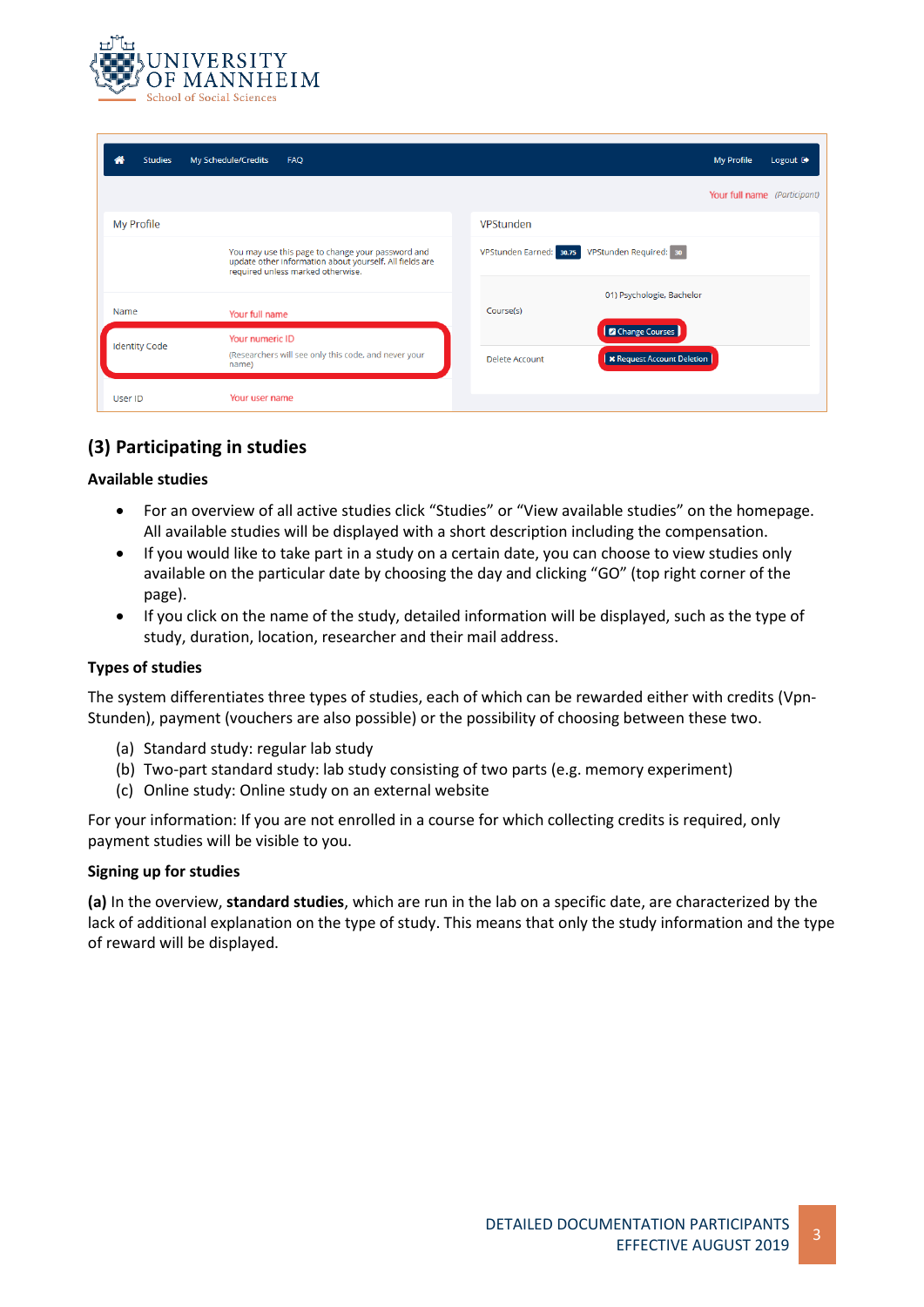

| <b>Z' Timeslots Available</b>       | "Was siehst Du?" Untersuchung zur Wahrnehmung von<br>unterschiedlichen Bildern und Spinnenangst                                                                                                                                                                                 |
|-------------------------------------|---------------------------------------------------------------------------------------------------------------------------------------------------------------------------------------------------------------------------------------------------------------------------------|
|                                     | (0.5 VPStunden) Untersuchung zu Spinnenangst und visueller Wahrnehmung von<br>unterschiedlichen Bildern, darunter auch Spinnenbilder. Auch Geld als Vergütung<br>möglich. Voraussetzung: Teilnahme am Screening Online oder in der Vorlesung                                    |
| <b>Z' Timeslots Available</b>       | (10 Euro oder 1,5 Vpn-Stunden) Bewertungen von emotionalen<br>Erfahrungen<br>(1.5 VPStunden) Eine Pause vom Lernen machen und dabei 10 Euro oder 1.5 Vpn-                                                                                                                       |
|                                     | Stunden verdienen!                                                                                                                                                                                                                                                              |
| <b>子 Timeslots Available</b>        | No pain, no gain: Leo macht euch VPN-Stunden-mäßig fit für<br>den Sommer (Part 1)                                                                                                                                                                                               |
|                                     | (1 VPStunden) Komm ins ZI (J5), verdiene ganze 2 VPN-Stunden, unterstütze mich<br>bei meiner Bachelor-Arbeit und gewinne einen von zwei 10-Euro-Amazon-<br>Gutscheinen                                                                                                          |
| <b>Z'</b> Timeslots Available       | <b>MRT-Studie zu Schmerzwahrnehmung</b><br>(10 VPStunden) (2-Part Study)                                                                                                                                                                                                        |
| <b>Z'</b> Timeslots Available       | Immobilisierungsstudie am ZI Mannheim                                                                                                                                                                                                                                           |
|                                     | (28 VPStunden) (3-Part Study) oder 350€ Der rechte Arm (inkl. der Finger) wird für<br>2 Wochen per Schiene immobilisiert. Dies führt dazu, dass Tätigkeiten wie Tippen,<br>Schreiben oder Sport während dieser Zeit nur eingeschränkt möglich sind. Stört<br>dich nicht? Super! |
| <b><i>C</i></b> Timeslots Available | <b>Studie zur Bewertung von Tierbildern</b>                                                                                                                                                                                                                                     |
|                                     | (1 VPStunden) Prüfungsphase, lenk dich ab und bekomme 1 VPN plus leckere<br>Schokolade.                                                                                                                                                                                         |

You can receive further information about a study by clicking on its name.

| <b>Study Name</b>                                                                                                      | Studie zur Bewertung von Tierbildern                                                                                                                                                                                                                                                                                                                                                                                                                                                                                                                                                                                                                                                                                                                                                                                                                                                                                                                                                                                                                                                                                                                                                                                                                                                                                                                 |                                                                        |                                                   |
|------------------------------------------------------------------------------------------------------------------------|------------------------------------------------------------------------------------------------------------------------------------------------------------------------------------------------------------------------------------------------------------------------------------------------------------------------------------------------------------------------------------------------------------------------------------------------------------------------------------------------------------------------------------------------------------------------------------------------------------------------------------------------------------------------------------------------------------------------------------------------------------------------------------------------------------------------------------------------------------------------------------------------------------------------------------------------------------------------------------------------------------------------------------------------------------------------------------------------------------------------------------------------------------------------------------------------------------------------------------------------------------------------------------------------------------------------------------------------------|------------------------------------------------------------------------|---------------------------------------------------|
| <b>Study Type</b>                                                                                                      | <b>Standard (lab) study</b><br>This is a standard lab study. To participate, sign up, and go to the specified location at the chosen time.                                                                                                                                                                                                                                                                                                                                                                                                                                                                                                                                                                                                                                                                                                                                                                                                                                                                                                                                                                                                                                                                                                                                                                                                           |                                                                        |                                                   |
| <b>VPStunden</b>                                                                                                       | 1 VPStunden                                                                                                                                                                                                                                                                                                                                                                                                                                                                                                                                                                                                                                                                                                                                                                                                                                                                                                                                                                                                                                                                                                                                                                                                                                                                                                                                          |                                                                        |                                                   |
| <b>Duration</b>                                                                                                        | 60 minutes                                                                                                                                                                                                                                                                                                                                                                                                                                                                                                                                                                                                                                                                                                                                                                                                                                                                                                                                                                                                                                                                                                                                                                                                                                                                                                                                           |                                                                        |                                                   |
| <b>Abstract</b>                                                                                                        |                                                                                                                                                                                                                                                                                                                                                                                                                                                                                                                                                                                                                                                                                                                                                                                                                                                                                                                                                                                                                                                                                                                                                                                                                                                                                                                                                      | Prüfungsphase, lenk dich ab und bekomme 1 VPN plus leckere Schokolade. | Description of the study as shown in the overview |
| <b>Description</b>                                                                                                     | Im Rahmen meiner Bachelorarbeit führe ich eine Studie durch, welche die Bearbeitung unterschiedlicher Aufgaben sowie die Bewertung positiver und negativer<br>Bilder unter verschiedenen äußeren Einflüssen untersucht. Die Studie dauert ca 50-60 Minuten, zum Dank erhältst du 1 VPN, leckere Schokolade und die<br>Möglichkeit, einen von zwei 10€ Amazon-Gutscheinen zu gewinnen. Ich kann leider keine VPN- Stunden am Lehramtsstudierende vergeben. •<br>Ausschlusskriterien: - akute und/oder chronische körperliche Erkrankungen (Kardiovaskuläre-, Atemwegs- oder neurologische Krankheiten wie z.B. Diabetes<br>mellitus, Niereninsuffizienz, nicht eingestellter Hypertonus, Schädelhirntrauma) - akute und/oder chronische psychische Störungen (z.B. Depression, Psychose) -<br>Beeinträchtigung der Sehkraft, die nicht durch Brille oder Kontaktlinsen ausgeglichen werden kann - ärztlicher Rat, stressbehaftete Situationen zu meiden -<br>aktuelle Einnahme von Psychopharmaka, Substanzabhängigkeit und/oder -missbrauch - Schwangerschaft · Termin: - Vom 29.05.19 bis 11.06.19, montags bis<br>sonntags - Die Studie findet in der Universität Mannheim (Schloss), im Raum EO250 statt. Falls du noch Fragen hast, kannst du mir gerne eine Email schreiben<br>(dwisniew@mail.uni-mannheim.de)<br>Optional detailed description |                                                                        |                                                   |
|                                                                                                                        |                                                                                                                                                                                                                                                                                                                                                                                                                                                                                                                                                                                                                                                                                                                                                                                                                                                                                                                                                                                                                                                                                                                                                                                                                                                                                                                                                      |                                                                        |                                                   |
|                                                                                                                        | Frauen                                                                                                                                                                                                                                                                                                                                                                                                                                                                                                                                                                                                                                                                                                                                                                                                                                                                                                                                                                                                                                                                                                                                                                                                                                                                                                                                               |                                                                        | Please take note of the eligibility requirements! |
|                                                                                                                        | Dagmara Wisniewska                                                                                                                                                                                                                                                                                                                                                                                                                                                                                                                                                                                                                                                                                                                                                                                                                                                                                                                                                                                                                                                                                                                                                                                                                                                                                                                                   | <b>Executing researcher</b>                                            | $\triangleright$                                  |
|                                                                                                                        | Antje Gerdes                                                                                                                                                                                                                                                                                                                                                                                                                                                                                                                                                                                                                                                                                                                                                                                                                                                                                                                                                                                                                                                                                                                                                                                                                                                                                                                                         | Responsible principal investigator (P.I.)                              | Contact                                           |
| <b>Eligibility</b><br><b>Requirements</b><br><b>Researcher</b><br>Principal<br><b>Investigator</b><br><b>Deadlines</b> | Sign-Up: 1 hour(s) before the appointment                                                                                                                                                                                                                                                                                                                                                                                                                                                                                                                                                                                                                                                                                                                                                                                                                                                                                                                                                                                                                                                                                                                                                                                                                                                                                                            | Cancellation: 24 hour(s) before the appointment                        |                                                   |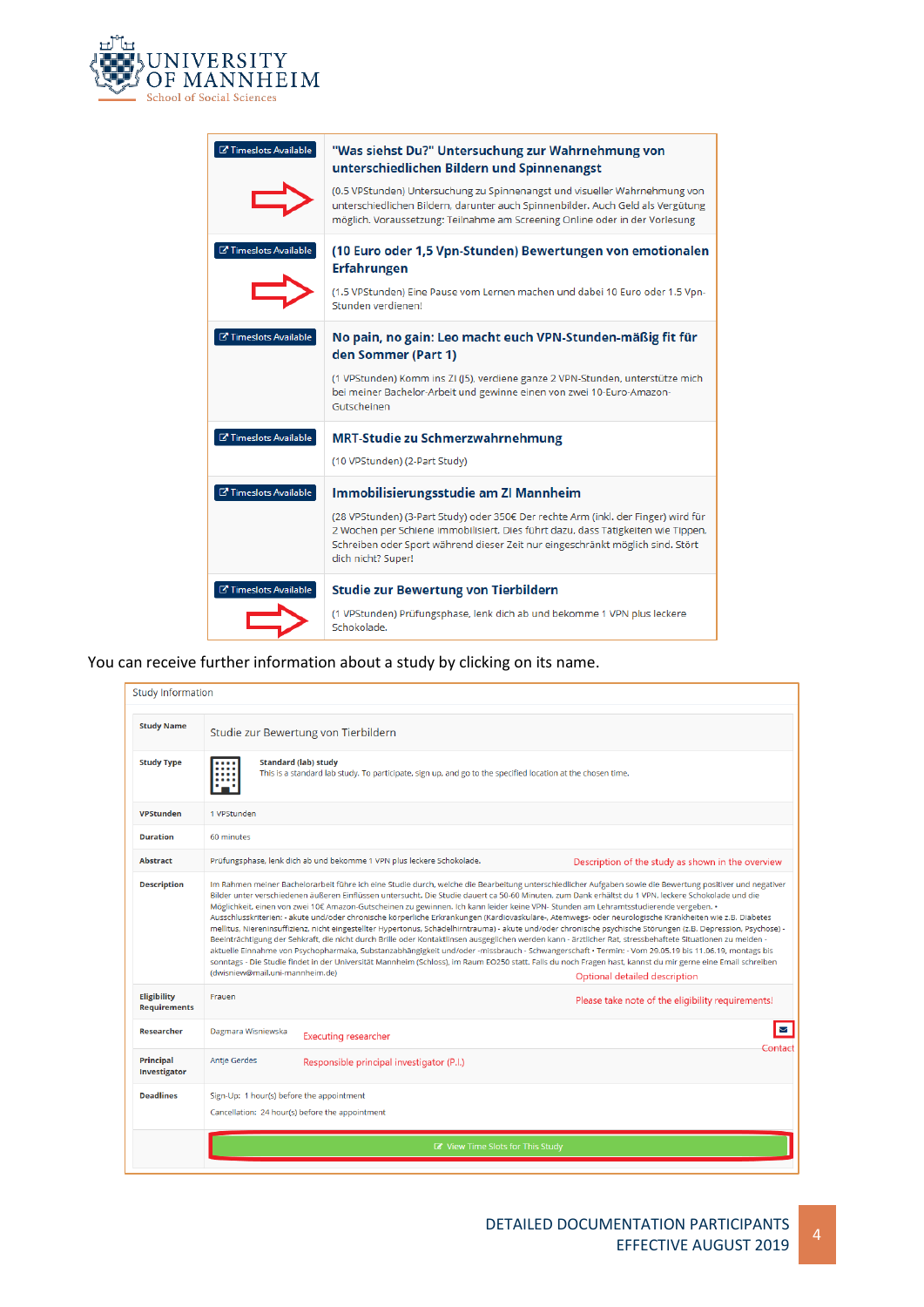

- 1. After clicking on "View Time Slots for This Study" all available time slots are shown. Choose one and click on the green "Sign Up" button.
- 2. A successful sign-up will be confirmed in the system as well as via email containing all information on the study. On the evening before the study you will get another reminder via email.

**(b)** In the overview, **two-part standard studies**, which are run in the lab on two separate dates, can be identifies by the additional information "2-Part Study" next to the declared type of reward. You can receive further information about a study by clicking on its name.

- 1. After clicking on "View Time Slots for This Study" all available time slots for the first part are shown. Choose one and click on the green "Sign Up" button.
- 2. After signing up for the first part of the study another list of time slots for the second part appears. Only after choosing a second time slot and clicking on "Sign Up" the sign-up is complete. Attention: It may happen that only one possible time slot is displayed. This is the case if the second part of a study must take place after a certain interval or at the same time as the first part of the study (see study information).
- 3. A successful sign-up will be confirmed in the system as well as via email containing all information on the study. On the evening before the study you will get another reminder via email.

**(c)** In the overview, **online studies**, which is to be completed on an external website within a certain timeframe rather than on a specific date, can be identified by the additional information "Online Study" next to the declared type of reward. You can receive further information about a study by clicking on its name.

- 1. After clicking on "View Time Slots for This Study" only one time slot will be available. This date marks the participation deadline by which you must have taken part in the study. To complete the process click on the green "Sign Up" button.
- 2. A successful sign-up will be confirmed in the system as well as via email containing all information on the study. On the evening before the deadline will get another reminder via email.

### **(d) Special studies**

- Some studies have *eligibility requirements* which will be shown in the study overview. Please adhere to those requirements as the system will not check if they are met.
- If you see the information "Invitation code required", only participants who received an invitation code are able to participate in the study. Signing up is only possible once you enter the correct invitation code.
- Studies with certain *prior study restrictions* either require or forbid prior completion of a particular study. Those restrictions will be enforced by the system.
- Student teachers cannot collect credits digitally but may sign up for studies for which credits will be assigned on a credit sheet ("Vpn-Stunden-Zettel"). You can identify these studies by the information that student teachers are welcome in the study description.

#### **Schedule**

- Upcoming appointments are displayed on the home screen.
- Every study you have taken part in or that you have signed up for can be viewed by clicking on "My Schedule/Credits".
- On the evening before the scheduled participation date you will receive an automatic email reminder.

#### **Cancelling a sign-up**

Unexcused absence is a considerable problem for every researcher and investigator. Therefore, you should always make sure to keep the appointment or cancel your sign-up in time. Please note that the system